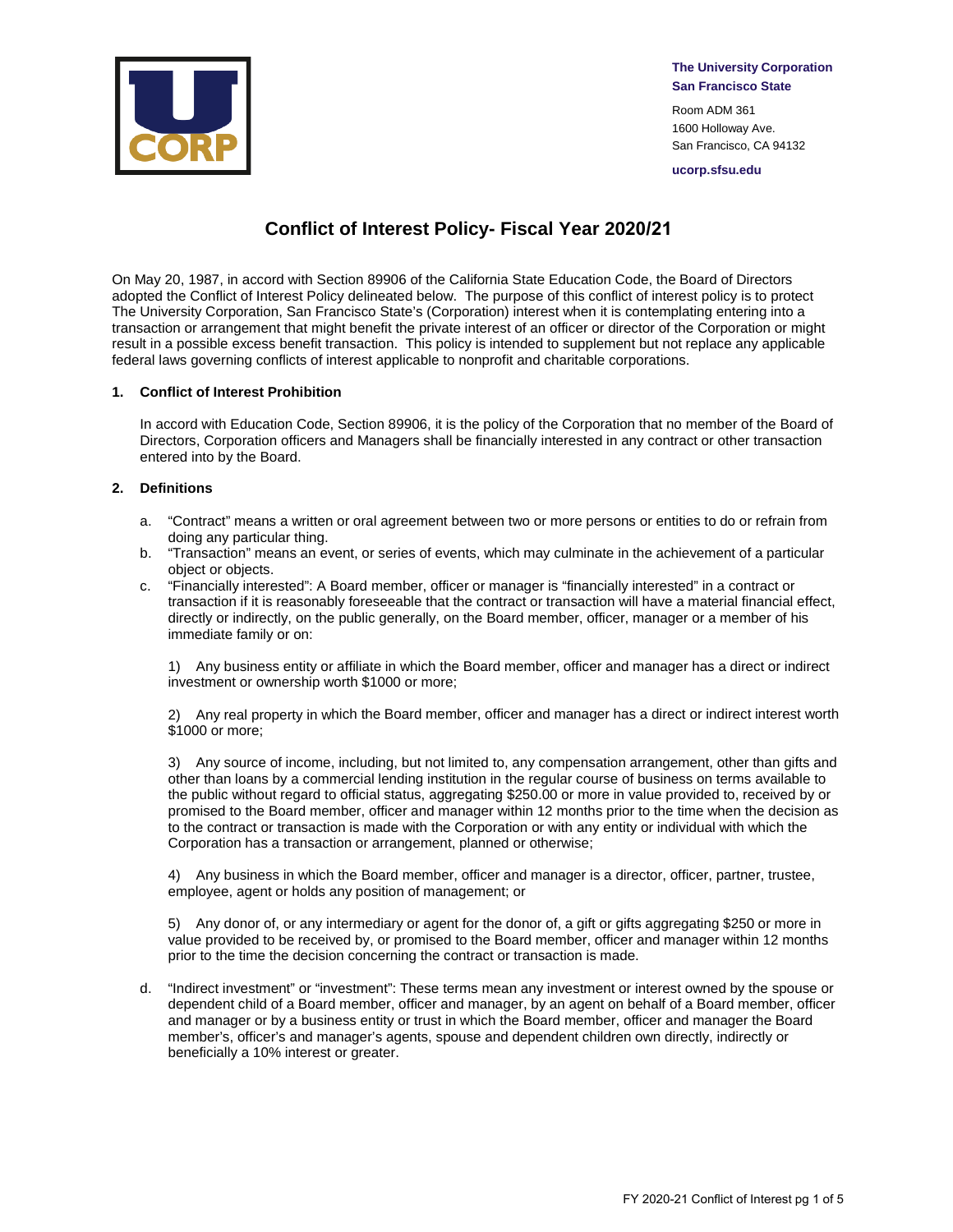e. A financial interest is not necessarily a conflict of interest. Under Article 3, a person who has a financial interest may have a conflict of interest only if the appropriate governing board or committee decides that a conflict of interest exists.

# **3. Procedures**

Members of the Corporation Board of Directors, Corporation officers and managers shall notify the Chairperson of the Board or members of committees with board delegated powers, in writing if they are financially interested in any contract or transaction entered into by the Board or by the Corporation. Board Members, Corporation officers and managers with such a financial interest shall:

- a. Immediately disclose such interest to the Chairperson of the Board.
- b. Abstain from any discussion or voting with respect to such matters by abstaining themselves from the Board meeting at such times during which such matters are discussed.
- c. The Chairperson of the Board shall bring all conflict of interest disclosures to the prompt attention of the entire Board.
- d. The Chairperson of the Board or committee shall, if appropriate, appoint a disinterested person or committee to investigate alternatives to the proposed transaction or arrangement.
- e. After exercising due diligence, the Board or committee shall determine whether the Corporation can obtain a more advantageous transaction or arrangement with reasonable efforts from a person or entity that would not give rise to a conflict of interest.
- f. If a more advantageous transaction or arrangement is not reasonably attainable under circumstances that would not give rise to a conflict of interest, the Board or committee shall determine by a majority vote of the disinterested directors whether the transaction or arrangement is in the Corporation's best interest and for its own benefit and whether the transaction is fair and reasonable to the Corporation, and shall make its decision as to whether to enter into the transaction or arrangement in conformity with such determination.

### **4. Violation of the Conflicts of Interest Policy**

- a. If the Board or committee has reasonable cause to believe that a member has failed to disclose actual or possible conflicts of interest, it shall inform the member of the basis for such belief and afford the member an opportunity to explain the alleged failure to disclose.
- b. If, after hearing the response of the member and making such further investigation as may be warranted in the circumstances, the Board or committee determines that the member has in fact failed to disclose an actual or possible conflict of interest, it shall take appropriate disciplinary and corrective action.

#### **5. Records of Proceedings**

The minutes of the Board and all committees with board delegated powers shall contain:

- a. The names of the person who disclosed or otherwise were found to have a financial interest in connection with an actual or possible conflict of interest, the nature of the financial interest, any action taken to determine whether a conflict of interest in fact existed.
- b. The names of the persons who were present for discussions and votes relating to the transaction or arrangement, the content of the discussion, including any alternatives to the proposed transaction or arrangement and a record of any votes taken in connection therewith.

# 6. **Compensation**

- a. A voting member of any committee whose jurisdiction includes compensation matters and who receives compensation, directly or indirectly, from the Corporation for services is precluded from voting on matters pertaining to that member's compensation.
- b. Individuals who receive compensation directly or indirectly from the Corporation, whether as an employee or independent contractor, are precluded from membership on any committee whose jurisdiction includes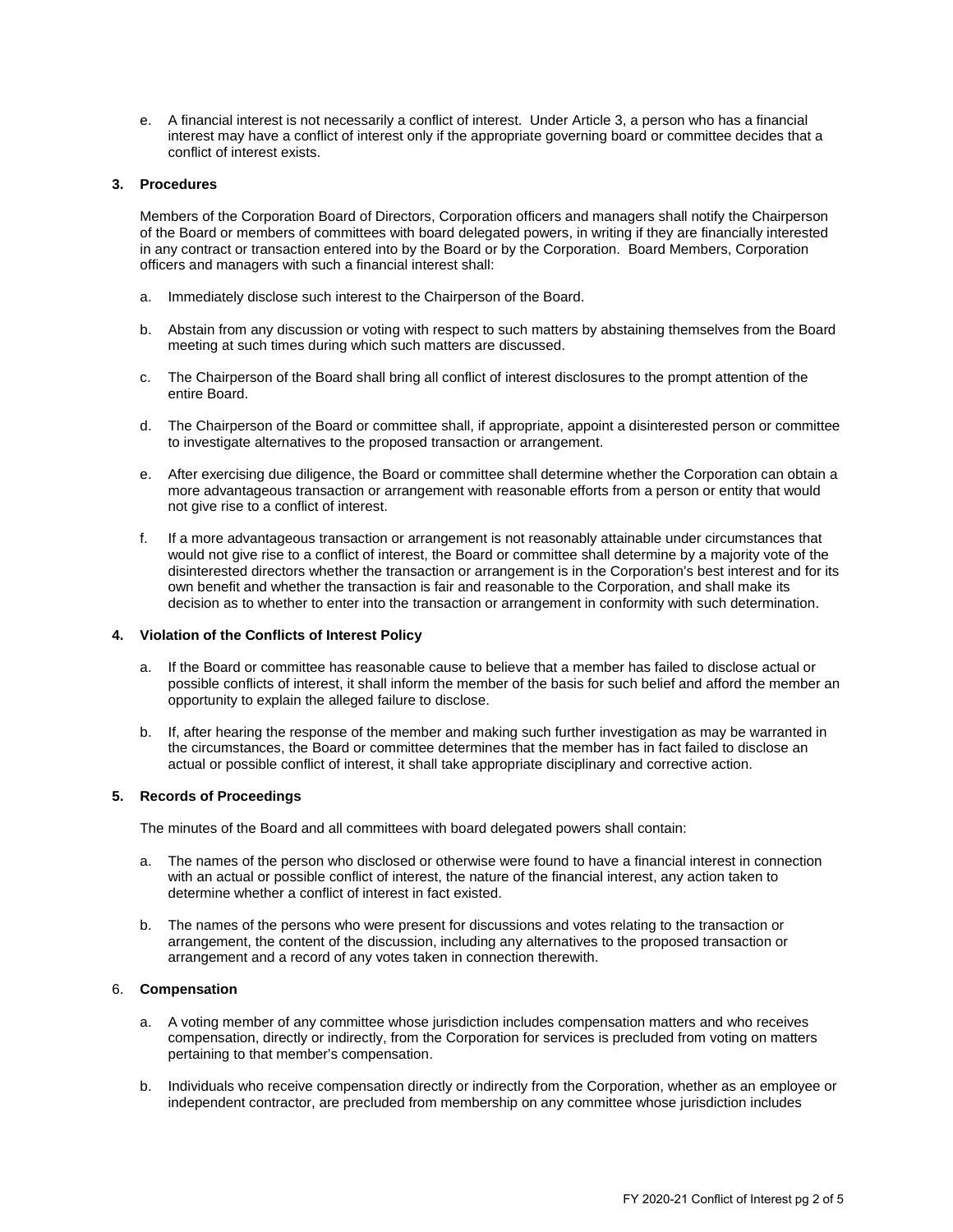compensation matters. No person, either individually or collectively, is prohibited from providing information to any committee regarding compensation.

#### **7. Annual Statements**

Each director, principal officer, manager and member of a committee with board-delegated powers shall annually sign a statement that affirms such person(s):

- a. Has received a copy of the Conflicts of Interest Policy;
- b. Has read and understands that Policy;
- c. Has agreed to comply with that Policy; and
- d. Understands that the Corporation is a charitable organization and that in order to maintain its federal tax exemption it must engage primarily in activities which accomplish one or more of its tax-exempt purposes.

### **8. Periodic Reviews**

To ensure that the Corporation operated in a manner consistent with its exempt purpose and that it does not engage in activities that could jeopardize its status as an organization exempt from federal income tax, periodic review shall be conducted. The periodic review shall, at a minimum, include the following subjects:

- a. Whether compensation arrangements and benefits are reasonable and are the result of an arm's-length bargaining:
- b. Whether acquisition of provider services result in inurement or impermissible private benefit;
- c. Whether partnership and joint venture arrangements and arrangements with management service organizations or other organizations conform to written policies, are properly recorded, reflect reasonable payments for goods and services, further Corporation's charitable purposes and do not result in inurement or impermissible private benefit; and
- d. Whether agreements to provide services further Corporation's exempt purpose and do not result in inurement or impermissible private benefit.

### **9. Use of Outside Experts**

In conducting the periodic reviews provided for in item 8 above, the Corporation may, but need not, use outside advisors. If outside experts are used, their use shall not relieve the Board of its responsibility for ensuring that periodic reviews are conducted.

I understand and will adhere to the Corporation's Conflict of Interest Policy as outlined in this document.

Name:

Please print

Signature: Date: **Date:** Date: **Date: Date: Date: Date: Date: Date: Date: Date: Date: Date: Date: Date: Date: Date: Date: Date: Date: Date: Date: Date: Date: Date: Date: Date:**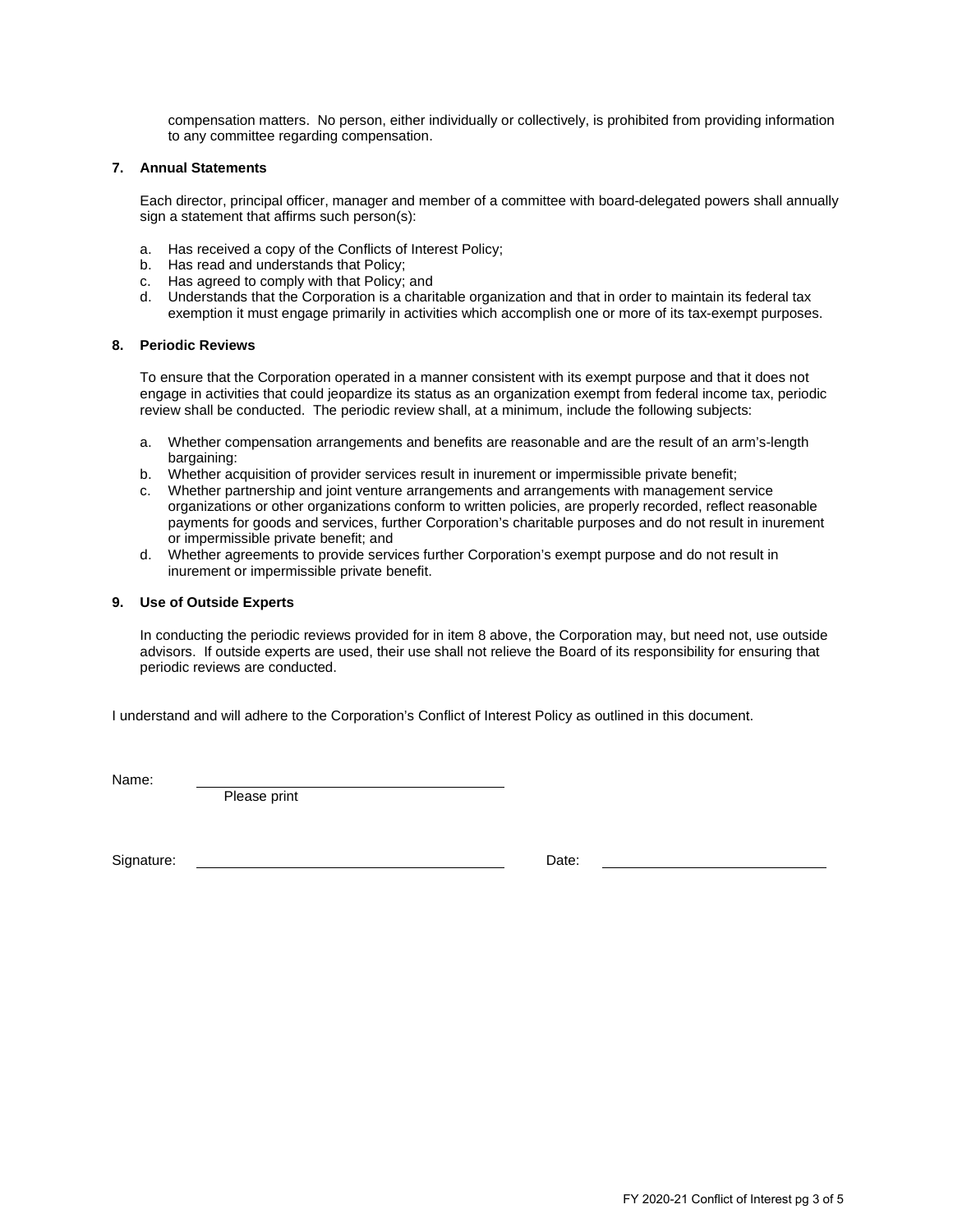

**The University Corporation San Francisco State**

Room ADM 361 1600 Holloway Ave. San Francisco, CA 94132

**ucorp.sfsu.edu**

# **Conflict of Interest Statement- Fiscal Year 2020/21**

Please answer the following questions with respect to your capacity as an employee or director of The University Corporation, San Francisco State (Corporation).

1. Are you willing to disclose to the directors or board-delegated committees any direct or indirect material interest that you may have with respect to any proposed transaction or arrangement?



2. Will you permit the board of directors to appoint a disinterested person or committee to resolve a conflict of interest?



- 3. Do you agree to adhere to the following policies and procedures with respect to any potential conflict of interest:
	- After making a presentation at a board or committee meeting, an employee or director will remove his/herself to permit discussion and voting with respect to any transaction that involves a conflict of interest;
	- The chairperson of the board or committee may appoint a disinterested person or committee to investigate alternatives to any proposed transaction;
	- After exercising due diligence, the board or committee will determine whether the Corporation can obtain a more advantageous transaction that will not involve a conflict of interest; and
	- If a more advantageous transaction that will not involve a conflict of interest is not attainable, the board or committee will determine by majority vote of the disinterested directors whether any proposed transaction is fair, reasonable and in the Corporation's best interest?



- 4. Do you agree to abide by the following procedures if a violation occurs:
	- If the board or committee has reasonable cause to believe that an employee or director has failed to disclose an actual or potential conflict of interest, it will inform the employee or director of the cause for such belief and afford the employee or director an opportunity to explain the alleged failure to disclose; and
	- If, after hearing the employee's or director's response and investigating the matter any further, the board or committee determines that the employee or director has failed to